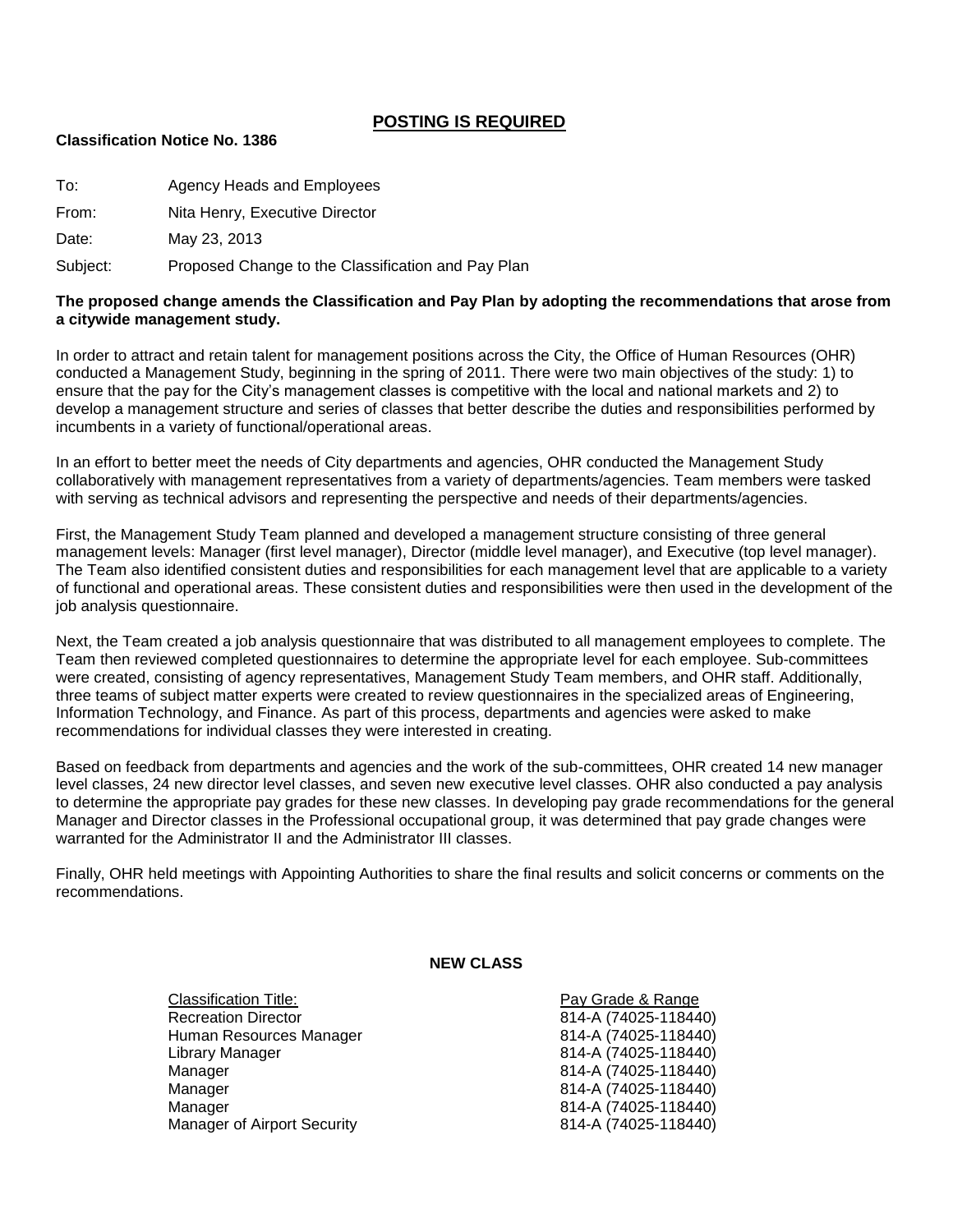| <b>Manager of Airside Operations</b>         | 814-A (74025-118440)  |
|----------------------------------------------|-----------------------|
| <b>Manager of Aviation Operations</b>        | 814-A (74025-118440)  |
| <b>Purchasing Manager</b>                    | 814-A (74025-118440)  |
| <b>Director of Natural Resources</b>         | 815-A (79133-126613)  |
| Director                                     | 816-A (84593-135349)  |
| Director                                     | 816-A (84593-135349)  |
| Director                                     | 816-A (84593-135349)  |
| <b>Director of Airport Security</b>          | 816-A (84593-135349)  |
| Director of Airside Operations               | 816-A (84593-135349)  |
| Director of Aviation Operations              | 816-A (84593-135349)  |
| Director of Facilities Management            | 816-A (84593-135349)  |
| Director of Fleet Maintenance                | 816-A (84593-135349)  |
| Director of Golf                             | 816-A (84593-135349)  |
| Director of Parks                            | 816-A (84593-135349)  |
| Director of Purchasing                       | 816-A (84593-135349)  |
| <b>Library Director</b>                      | 816-A (84593-135349)  |
| Director of Emergency Communication Center   | 817-A (90430-144688)  |
| Director of Solid Waste                      | 817-A (90430-144688)  |
| Director of Street Maintenance               | 817-A (90430-144688)  |
| <b>Director of Traffic Operations</b>        | 817-A (90430-144688)  |
| City Librarian                               | 819-A (103340-165344) |
| Senior Public Works Director                 | 819-A (103340-165344) |
| Deputy Manager of Aviation                   | 821-A (118092-188947) |
| <b>Executive Director of Human Resources</b> | 821-A (118092-188947) |
| Manager                                      | 817-E (84697-135515)  |
| Director of Environmental Programs           | 818-E (90541-144866)  |
| Director                                     | 819-E (96788-154861)  |
| Director of Airport Planning and Noise       | 819-E (96788-154861)  |
| Engineer/Architect Manager                   | 819-E (96788-154861)  |
| Senior Engineer/Architect Manager            | 820-E (103466-165546) |
| <b>Engineer/Architect Director</b>           | 821-E (110605-176968) |
| <b>Principal Project Manager</b>             | 821-E (110605-176968) |
| <b>Engineer/ Architect Executive</b>         | 823-E (126395-202232) |
| <b>City Engineer</b>                         | 824-E (135116-216186) |
| Information Technology Manager               | 816-1 (83228-132847)  |
| Senior Information Technology Manager        | 818-I (95130-151839)  |
| Information Technology Director              | 820-I (108729-173522) |
| <b>Information Technology Executive</b>      | 822-I (124266-198295) |
| <b>Assistant Chief Paramedic</b>             | 813-O (75276-102442)  |
| <b>Financial Manager</b>                     | 815-V (78557-125691)  |
| <b>Financial Director</b>                    | 817-V (89771-143634)  |
| <b>Financial Executive</b>                   | 819-V (102587-164139) |

# **Title and Pay Grade Change**

Current Class Title<br>
Director of Aviation Maintenance<br>
Senior Dir

**Current Pay Grade Proposed Pay Grade** 817-A (90430-144688) 818-A (96670-154672)

Senior Director of Aviation Infrastructure Maintenance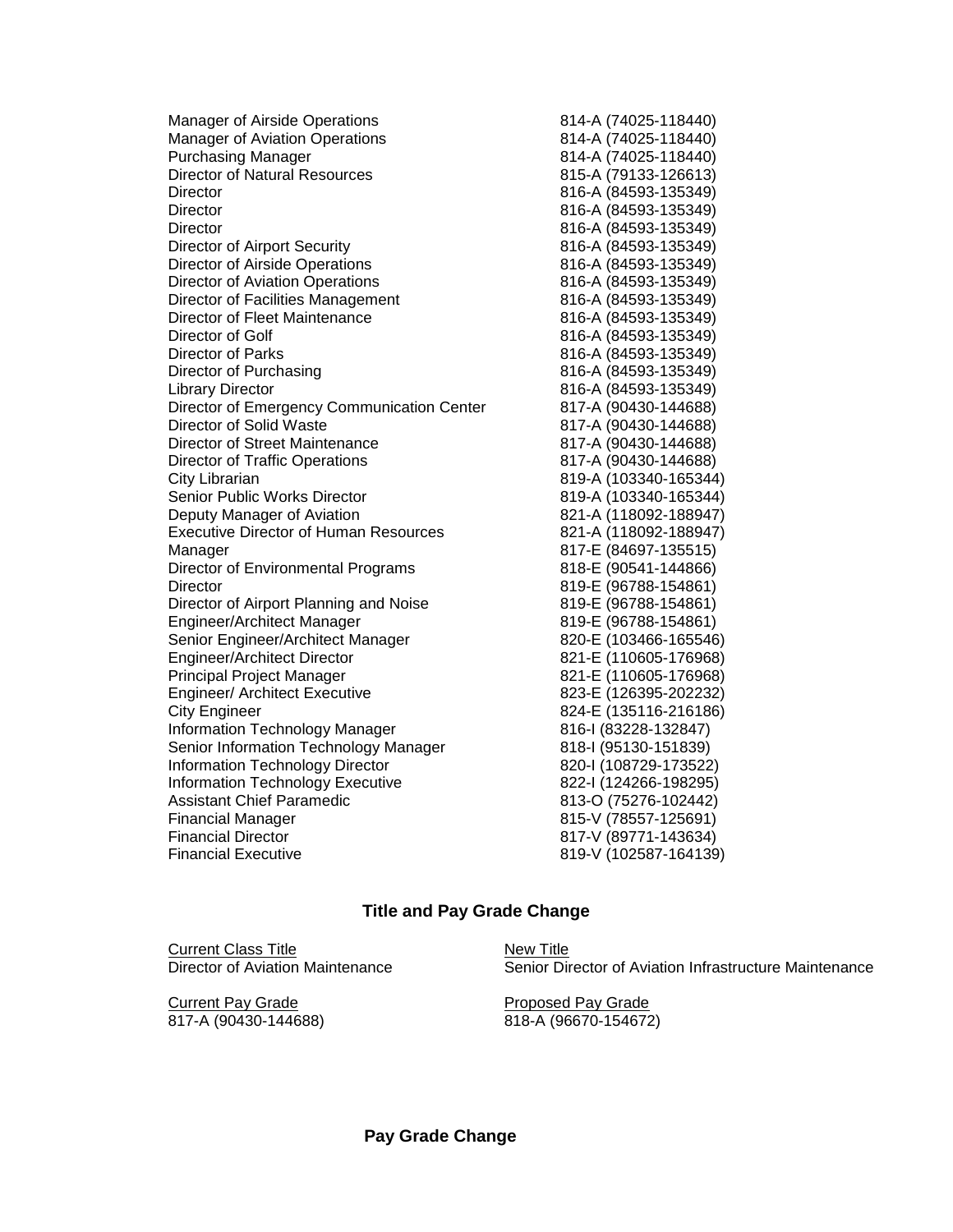| <b>Classification Title</b> | <b>Current Pay Grade</b> | <b>Proposed Pay Grade</b> |
|-----------------------------|--------------------------|---------------------------|
| <b>Recreation Manager</b>   | 811-A (60596-96954)      | 812-A (64777-103643)      |
| Administrator II            | 812-A (64777-103643)     | 813-A (69247-110795)      |
| Administrator III           | 814-A (74025-118440)     | 815-A (79133-126613)      |
| Administrator III           | 814-A (74025-118440)     | 815-A (79133-126613)      |
| <b>City Controller</b>      | 818-V (95965-153544)     | 819-V (102587-164139)     |

## **Abolishments**

Classification Title Senior Curator Social Case Worker Manager Assistant Chief of Operations Deputy Manager of Aviation for Air Service Development, Marketing, and Public/Government Affairs Deputy Manager of Aviation for Finance and Administration Deputy Manager of Aviation for Maintenance, Planning, and Engineering Deputy Manager of Aviation for Operations Information Technology Supervisor Information Technology Supervisor Information Technology Division Director Information Technology Division Director Agency Controller Agency Controller Agency Controller Department Controller

Per Career Service Rule 7-37 A – "If it is determined, as a result of an audit or maintenance study, that changes to the classification and pay plan are necessary, the effective date of any resulting changes to the classification and pay plan shall be the beginning of the first work week following approval by the Mayor or by the City Council over the Mayor's veto."

The Office of Human Resources Executive Personnel Director shall provide those appointing authorities who are affected with a draft of proposed changes in the plan, and notice shall be posted on appropriate bulletin boards at least thirteen calendar days from the date of this notice.